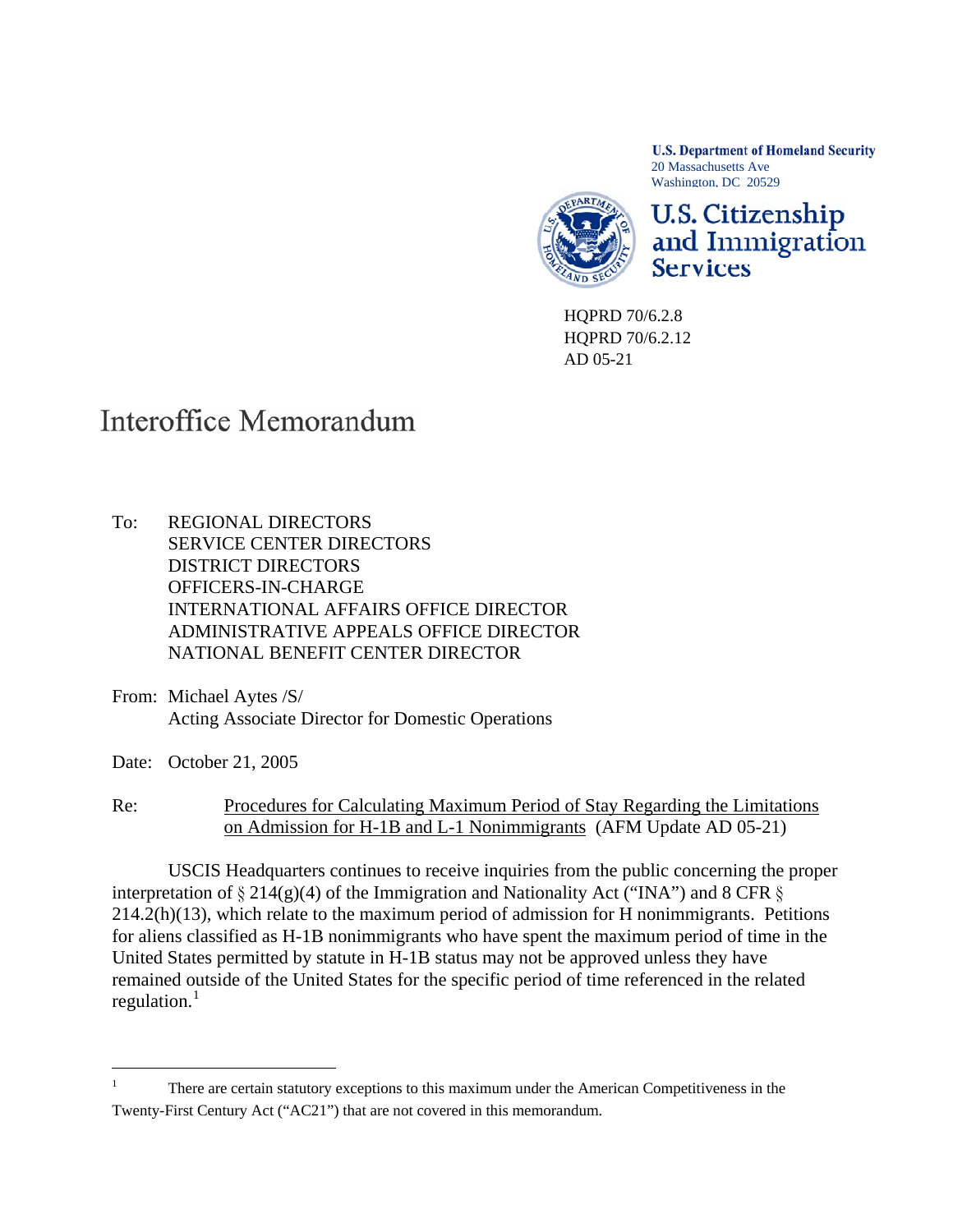Procedures for Calculating Maximum Period of Stay Regarding the Limitations on Page 2 Admission for H-1B and L-1 Nonimmigrants (AFM Update 05-21)

The public inquiries concern whether time spent outside of the United States during the validity period of an H-1B petition counts toward the "maximum period of time in the United States." An example of this is when an H-1B nonimmigrant has been outside of the United States for two weeks each year on vacation during his or her six-year period of stay in the United States and seeks to "recapture" each two-week period spent outside the United States in order to further extend his or her stay in H-1B status. $^{2}$  $^{2}$  $^{2}$ 

On October 18, 2005, Acting Deputy Director Robert Divine designated *[Matter of IT](http://onlineplus.uscis.dhs.gov/graphics/lawsregs/handman/H1BRecapture101805.pdf)  Ascent*[, EAC# 0404753189,](http://onlineplus.uscis.dhs.gov/graphics/lawsregs/handman/H1BRecapture101805.pdf) as binding policy guidance upon U.S. Citizenship and Immigration Services (USCIS). The decision provides that time spent outside the U.S. during the validity of an H-1B petition may be added back, or "recaptured" to the period of stay allowed as an H-1B without demonstration that the time spent outside the U.S. was meaningfully interruptive. The applicant need only demonstrate that he or she was outside the U.S. for the period of time requested.

Given that the term "period of authorized admission" upon which the AAO relies in *[Matter of IT Ascent,](http://onlineplus.uscis.dhs.gov/graphics/lawsregs/handman/H1BRecapture101805.pdf)* is also found in the L-1 nonimmigrant statute at INA  $\S 214(c)(2)(D)$ , the Acting Deputy Director further directed that the reasoning in that decision be extended to the calculation of maximum periods of stay by L-1 nonimmigrants.

Finally, the Acting Deputy Director instructed that the spouse and minor child of a principal alien who recaptures H-1B or L-1 periods may receive periods of H-4 or L-2 stay coextensive with that of the principal alien.

Henceforth, any days spent outside of the United States during the validity period of an H-1B or L-1 petition will not be counted toward the maximum period of stay in the United States in H-1B or L-1 status, provided that the alien is able to submit independent documentary evidence establishing that he or she was in fact physically outside of the United States during the day(s) for which the alien is seeking recapture.<sup>[3](#page-1-1)</sup> The burden of proof rests with the alien to establish his or her eligibility for any recapture benefits. This memorandum supersedes all previous guidance on requests pertaining to "recapturing" time for nonimmigrant workers admitted pursuant to INA  $\S$  101(a)(15)(H)(i)(b) and INA  $\S$  101(a)(15)(L).

1. Background

l

<span id="page-1-0"></span><sup>2</sup> The term recapture in this memo is used as a short-hand for the period of time spent outside the United States that an alien seeks to have subtracted from their maximum period of stay in H-1B status, as governed by INA  $\S 214(g)(4)$ , in order to have that period of time added back (i.e., "recaptured") when the alien requests an extension of their H-1B status.

<span id="page-1-1"></span><sup>3</sup> A "day" is construed to mean a full 24 hours. Partial days spent outside of the United States, e.g., an afternoon trip to Canada, will not be recaptured and added back to the total maximum period of stay.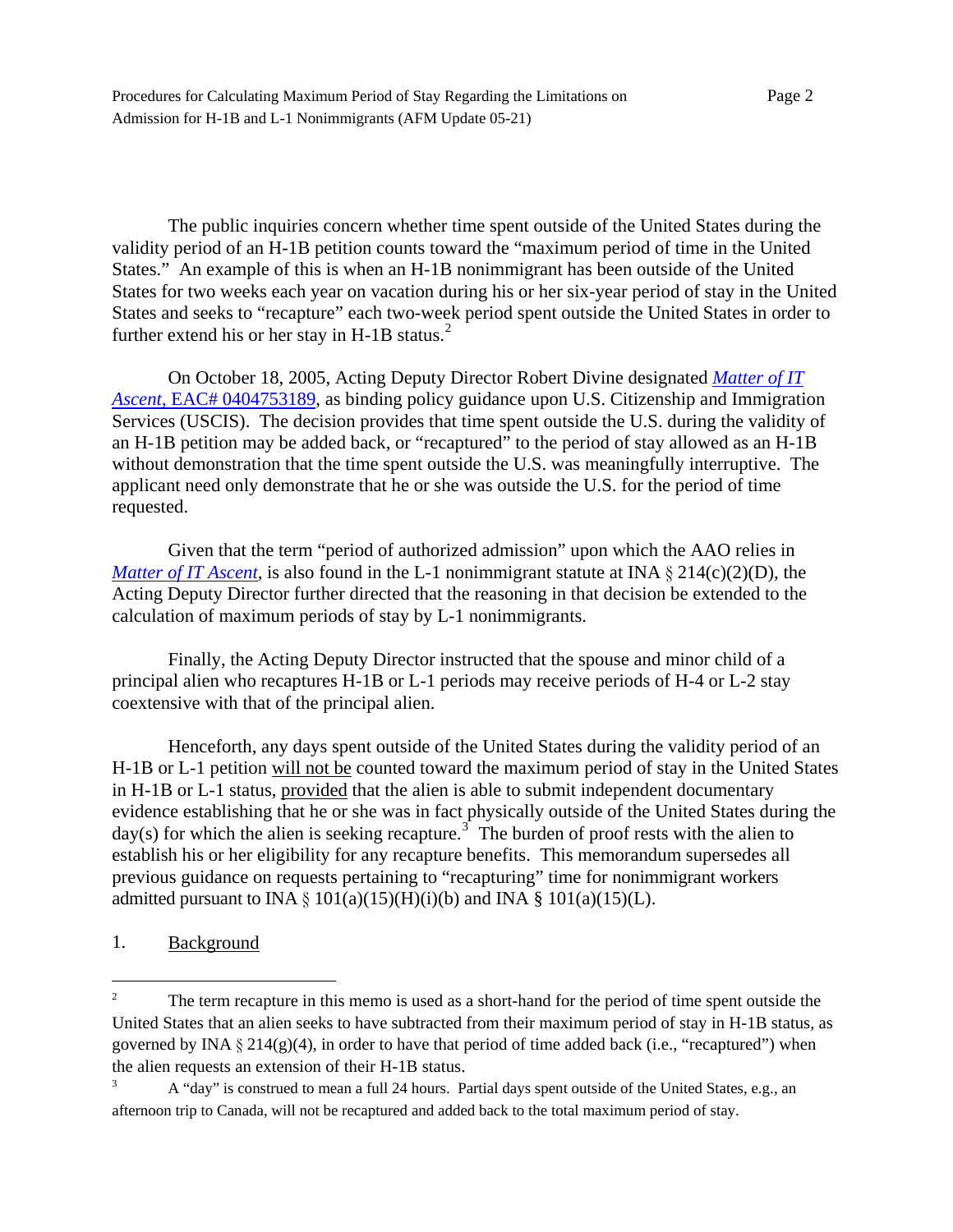Procedures for Calculating Maximum Period of Stay Regarding the Limitations on Page 3 Admission for H-1B and L-1 Nonimmigrants (AFM Update 05-21)

INA  $\S$  101(a)(13)(A) provides: "The terms "admission" and "admitted" mean, with respect to an alien, the lawful entry of the alien into the United States after inspection and authorization by an immigration officer."

In general, INA  $\S 214(g)(4)$  provides: "In the case of a nonimmigrant described in section  $101(a)(15)(H)(i)$ , the period of authorized admission as such a nonimmigrant may not exceed 6 years."

Pursuant to 8 C.F.R. § 214.2(h)(13)(iii)(A):

An H-1B alien in a specialty occupation . . . who has spent six years in the United States under section  $101(a)(15)(H)$  and/or (L) of the Act may not seek extension, change status or be readmitted to the United States under section  $101(a)(15)(H)$  or (L) of the Act unless the alien has resided and been physically present outside the United States, except for brief trips for business or pleasure, for the immediate prior year.

INA  $\S 214(c)(2)(D)$  provides: "The period of authorized admission for – (i) a nonimmigrant admitted to render services in a managerial or executive capacity under section  $1101(a)(15)(L)$  of this title shall not exceed 7 years; or (ii) a nonimmigrant admitted to render services in a capacity that involves specialized knowledge under section  $1101(a)(15)(L)$  of this title shall not exceed 5 years."

Pursuant to 8 C.F.R.  $\S 214.2(1)(12)(i)$  regarding the limitation on period of stay for an L-1 nonimmigrant:

An alien who has spent five years in the United States in a specialized knowledge capacity or seven years in the United States in a managerial or executive capacity under section  $101(a)(15)(L)$  and/or (H) of the Act may not be readmitted to the United States under section  $101(a)(15)(L)$  or (H) of the Act unless the alien has resided and been physically present outside the United States, except for brief trips for business or pleasure, for the immediate prior year.

2. Use

 This memorandum is intended solely for the training and guidance of USCIS personnel in performing their duties relative to adjudications. It is not intended to, does not, and may not be relied upon to create any right or benefit, substantive or procedural, enforceable at law or by any individual or other party in removal proceedings, in litigation with the United States, or in any other form or manner.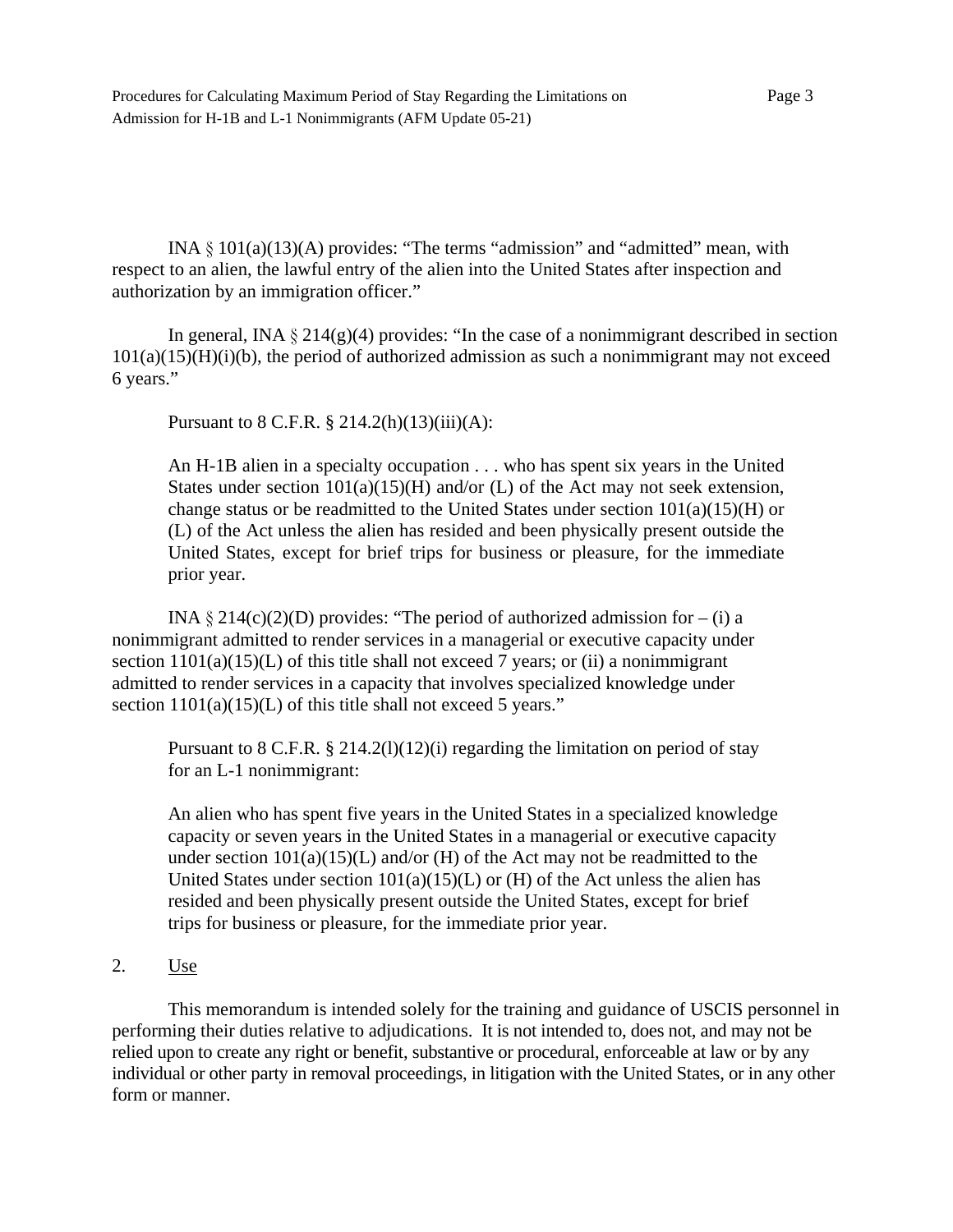## 3. Contact Information

Questions regarding this memorandum may be directed to Kevin Cummings at USCIS Headquarters Office of Program and Regulation Development, or Joseph Holliday at USCIS Headquarters Office of Service Center Operations, though appropriate supervisory channels. Alternatively, USCIS officers may send an e-mail to "Adjudicator's Field Manual" by typing AFM in the subject line.

These policies and procedures are effective immediately and will be included in the *Adjudicator's Field Manual* (AFM) in the next release of I-Link.

1. Section 31.3(g) in Chapter 31 of the *Adjudicator's Field Manual* is amended to include the following new paragraph at AFM  $31.3(g)(9)$  to read as follows:

## **31.3 H-1B Classification and Documentary Requirements**

- \* \* \* \* \*
- (g) Adjudicative Issues.
- \* \* \*

 (9) Procedures for Calculating Maximum Period of Stay Regarding the Limitations on Admission of H-1B Nonimmigrants. USCIS officers shall comply with the following guidance to determine whether periods of time spent by an H-1B nonimmigrant worker in a specialty occupation outside the United States will be recaptured:

 (A) Periods of Time Outside the United States that May Be Recaptured by an H-1B Nonimmigrant Worker in a Specialty Occupation. Because section 214(g)(4) of the Act states that "the period of authorized admission" may not exceed 6 years, and because "admission" is defined as "the lawful entry of the alien into the United States after inspection and authorization by an immigration officer" *only time spent in the United States* as an H-1B counts towards the maximum. Thus, upon requesting an extension, the H-1B nonimmigrant can request that full days spent outside the U.S. during the period of petition validity be recaptured and added back to his or her total maximum period of stay. As always, it is the applicant/petitioner's burden to demonstrate eligibility, and appropriate evidence, such as copies of passport stamps I-94's, and/or plane tickets must be submitted. The applicant for extension seeking to recapture time spent outside the U.S. need not demonstrate that the time spent outside the U.S. was meaningfully interruptive of his or her H-1B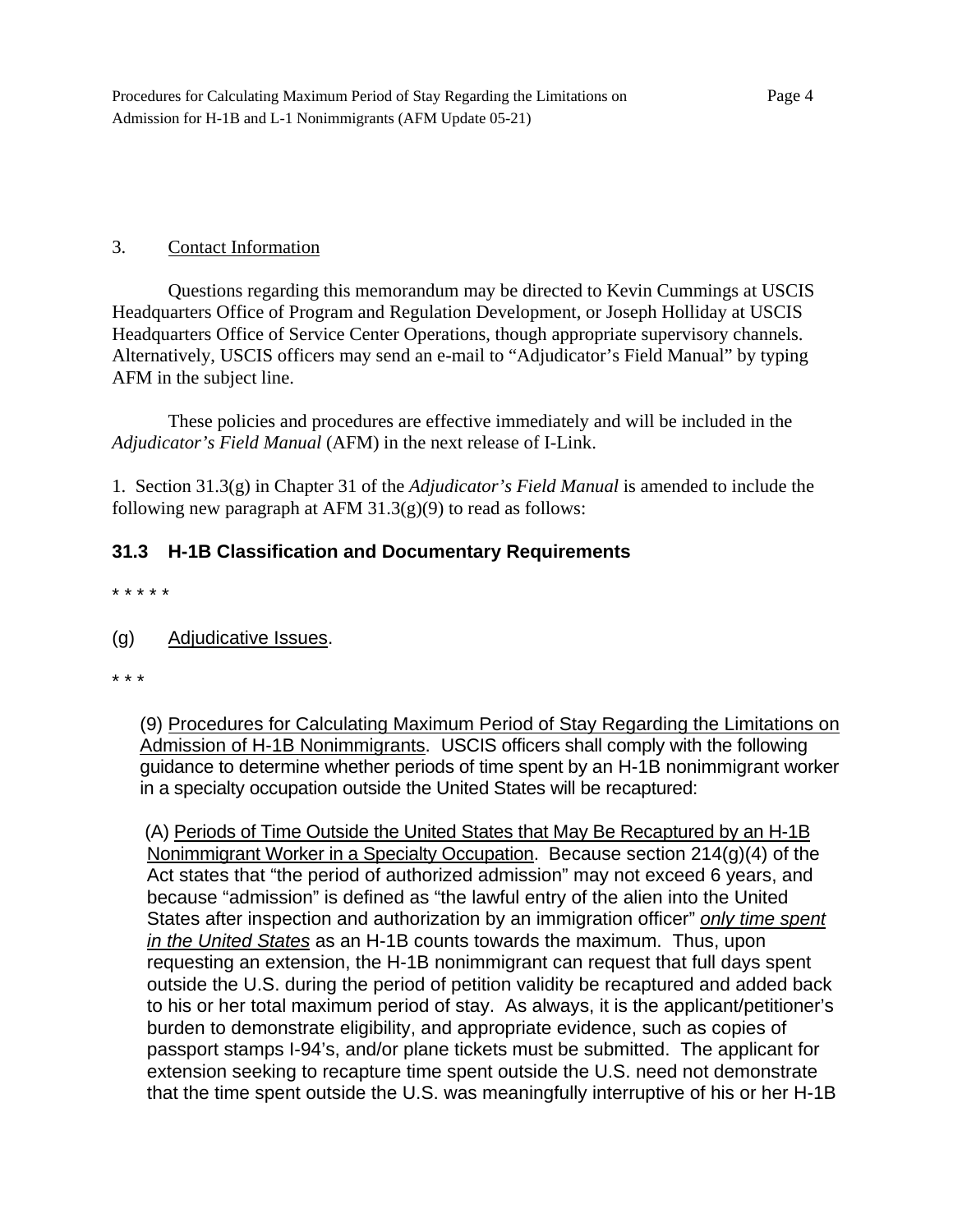stay. The reason for the absence is not relevant to the question of whether the time may be recaptured. Any trip of at least one 24-hour day outside the U.S. for any purpose, personal or business, can be recaptured. The applicant for extension must only demonstrate to the satisfaction of the adjudicator that he or she was outside the U.S. for the amount of time for which recapture is requested. *Matter of IT Ascent, EAC# 0404753189*, was designated as binding policy guidance on October 18, 2005. Officers should refer to the reasoning contained in this decision.

 (B) Evidence. The burden of proof remains with the H-1B petitioner and/or the H-1B beneficiary to submit evidence documenting any and all exact periods of physical presence outside the United States when seeking an extension of petition validity and extension of stay as an H-1B nonimmigrant. The petitioner and/or beneficiary are clearly in the best position to organize and submit evidence of the beneficiary's departures from and reentry into the United States. While petitioners often submit a summary and/or charts of travel and the number or days spent out of the United States, which eases review of the accompanying documentation, petitioners are also required to submit independent documentary evidence establishing that the alien was outside of the United States during all the days, weeks, months etc. that he or she seeks to recapture (e.g. photocopies of passport stamps and/or Form I-94 arrivaldeparture records).

The fact that the burden may not be met for some claimed periods, or has been met for some claimed periods, has no bearing on the remaining claimed periods. Any periods of time for which the burden has been met may be added to the eligible period of admission upon approval of the application for extension of status. An alien may not be granted an extension of stay for periods of time that are not supported by independent documentary evidence. A Request for Evidence should not be sent to the petitioner for any claimed periods unsupported by evidence.

In some instances, the alien may not be granted the entire period of time requested because the evidence submitted does not establish eligibility for the entire period of stay requested. In those situations, the approval notice should be issued for the period of time for which eligibility has been demonstrated.

The status of an H-4 dependent of an H-1B nonimmigrant is subject to the same period of admission and limitations as the principal alien. For example, if an H-1B alien is able to recapture a two-week business trip abroad for each year for five years in a row (for a total of 10 weeks), then his or her H-4 dependents, if seeking extension of stay, should be given an extension of stay up to the new expiration of the H-1B alien's stay. The statute and regulations allow H-4 status only "if [the dependents] are accompanying or following to join the beneficiary in the United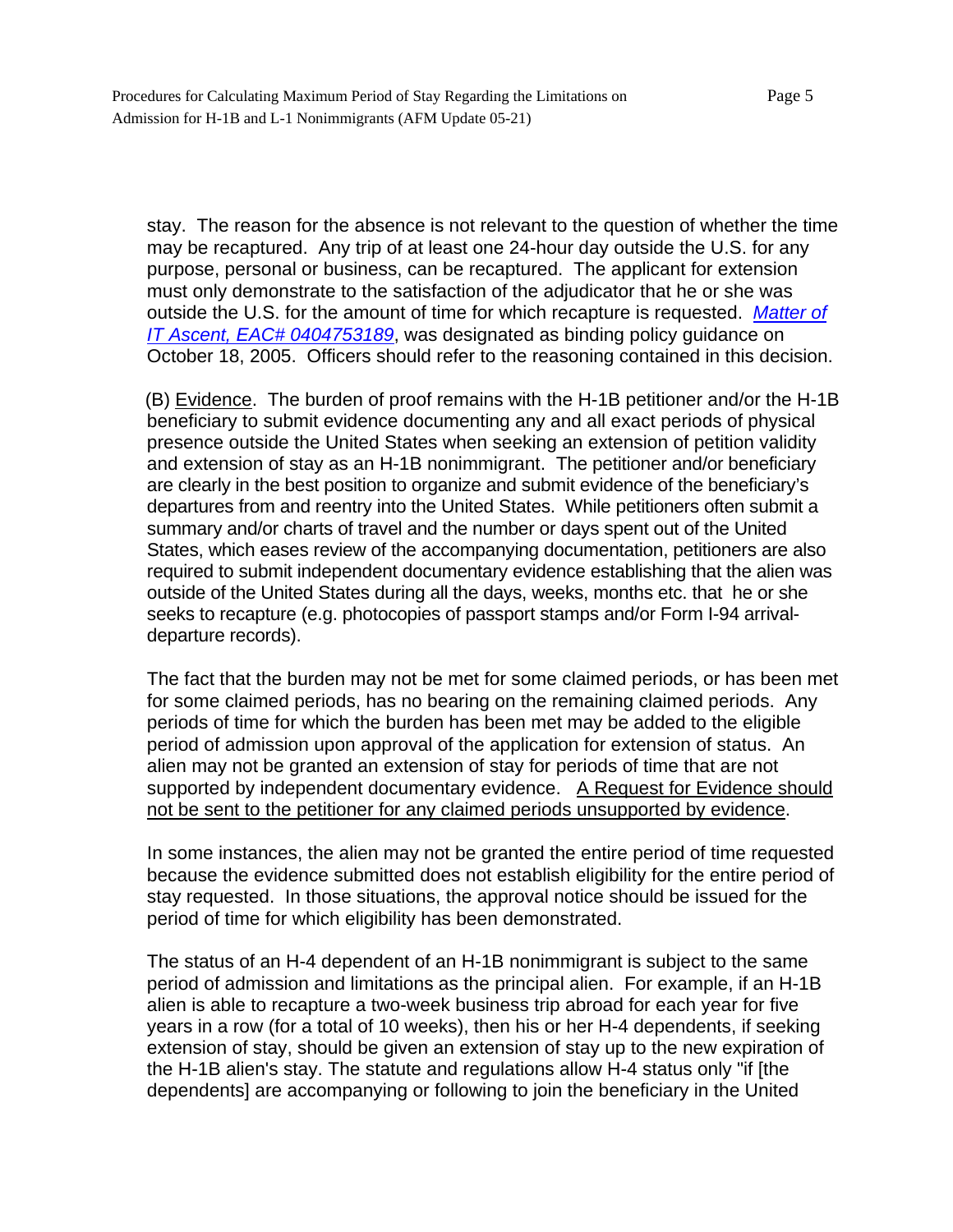States." If it appears that the dependent is not using or is not intending to use H-4 status primarily to accompany or follow to join the principal H-1B alien, such as a situation in which the principal only is physically present or intends to be physically present in the United States for a small proportion of his or her period of H-1B admission and the dependents are using H-4 status to evade the limitations on or eligibility rules of the nonimmigrant options that otherwise would be available, then the H-4 extension of stay may be denied, limited or revoked on notice giving the H-4 the opportunity to provide evidence of the intention primarily to accompany the principal.

Officers involved in the adjudication of H-1B petitions are cautioned that the examples provided in this memorandum are not all inclusive. Situations may develop in the adjudication of certain petitions, which will require the adjudicating office to use discretion. Therefore, decisions on petitions for extension concerning this issue that contain unique or novel circumstances may be certified to the Administrative Appeals Office for review.

\* \* \* \* \*

2. Section 32.6 in Chapter 32 of the *Adjudicator's Field Manual* is amended to include a new paragraph (g) at AFM 32.6 to read as follows:

## **32.6 Technical Issues**

\* \* \* \* \*

(g) Procedures for Calculating Maximum Period of Stay Regarding the Limitations on Admission of L-1 Nonimmigrants. USCIS officers shall comply with the following guidance to determine whether periods of time spent outside the United States by an L-1 nonimmigrant worker in a specialized knowledge or a managerial or executive capacity will be recaptured:

(1) Periods of Time Outside the United States that May Be Recaptured for an L-1 Nonimmigrant Worker in a specialized knowledge or a managerial or executive capacity. Because section 214(c)(2)(D) of the Act states that "the period of authorized admission for" an L-1 nonimmigrant admitted to render services in a managerial or executive capacity shall not exceed 7 years, or an L-1 nonimmigrant admitted to render services in a capacity that involves specialized knowledge shall not exceed 5 years, and because "admission" is defined as "the lawful entry of the alien into the United States after inspection and authorization by an immigration officer" *only time spent in the United States* as an L-1 counts towards the maximum.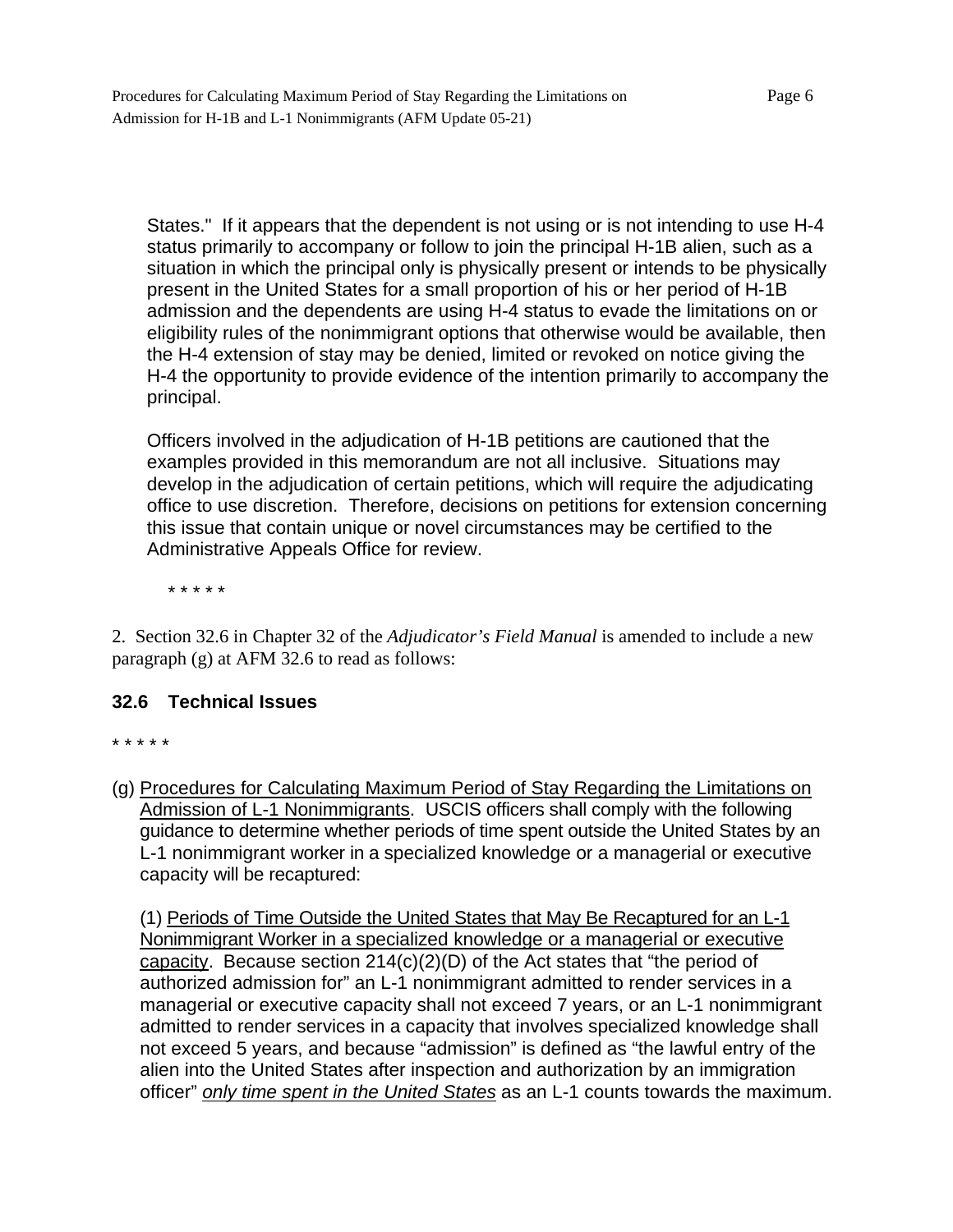Thus, upon requesting an extension, the L-1 nonimmigrant can request that full days spent outside the U.S. during the period of petition validity be recaptured and added back to his or her total maximum period of stay. As always, it is the applicant/petitioner's burden to demonstrate eligibility, and appropriate evidence, such as copies of passport stamps, I-94's and/or plane tickets must be submitted.

The applicant for extension seeking to recapture time spent outside the U.S. need not demonstrate that the time spent outside the U.S. was meaningfully interruptive of his or her L-1 stay. The reason for the absence is not relevant to the question of whether the time may be recaptured. Any trip of at least one 24-hour day outside the U.S. for any purpose, personal or business, can be recaptured. The applicant for extension must only demonstrate to the satisfaction of the adjudicator that he or she was outside the U.S. for the amount of time for which recapture is requested. *Matter of IT Ascent, EAC# 0404753189*, was designated as binding policy guidance on October 18, 2005. While that decision only deals with H-1B extensions, Officers should refer to this decision as illustrative of the rationale for allowing recapture of any time spent outside the United States by L-1 nonimmigrants.

(2) Evidence. The burden of proof remains with the L-1 petitioner and/or the L-1 beneficiary to submit evidence documenting any and all exact periods of physical presence outside the United States when seeking eligibility for an extension of petition validity and extension of stay as an L-1 nonimmigrant. The petitioner and/or beneficiary are clearly in the best position to organize and submit evidence of the beneficiary's departures from and reentry into the United States. While petitioners often submit a summary and/or charts of travel and the number or days spent out of the United States, which eases review of the accompanying documentation, petitioners are also required to submit independent documentary evidence establishing that the alien was outside of the United States during all the days, weeks, months etc. that he or she seeks to recapture (e.g. photocopies of passport stamps and/or Form I-94 arrival-departure records).

The fact that the burden may not be met for some claimed periods, or has been met for some claimed periods, has no bearing on the remaining claimed periods. Any periods of time for which the burden has been met may be added to the eligible period of admission upon approval of the application for extension of status. An alien may not be granted an extension of stay for periods of time that are not supported by independent documentary evidence. A Request for Evidence should not be sent to the petitioner for any claimed periods unsupported by evidence.

In some instances, the alien may not be granted the entire period of time requested because the evidence submitted does not establish eligibility for the entire period of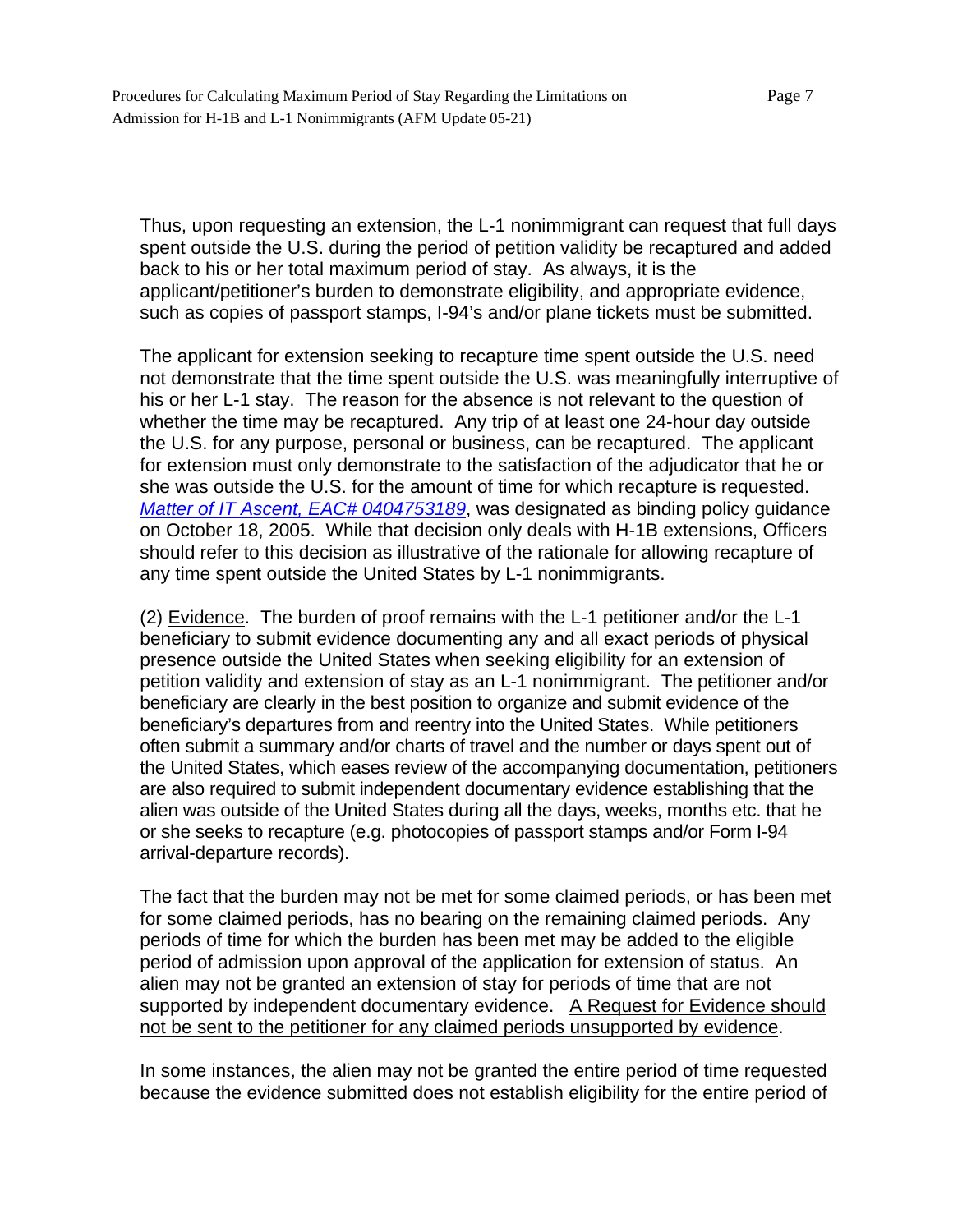Procedures for Calculating Maximum Period of Stay Regarding the Limitations on Page 8 Admission for H-1B and L-1 Nonimmigrants (AFM Update 05-21)

stay requested. In those situations, the approval notice should be issued for the period of time for which eligibility has been demonstrated.

The status of an L-2 dependent of an L-1 nonimmigrant is subject to the same period of admission and limitations as the principal alien. For example, if an L-1 alien is able to recapture a two-week business trip abroad for each year for five years in a row (for a total of 10 weeks), then his or her L-2 dependents, if seeking extension of stay, should be given an extension of stay up to the new expiration of the L-1 alien's stay. The statute and regulations allow L-2 status only "if [the dependents] are accompanying or following to join the beneficiary in the United States." If it appears that the dependent is not using or is not intending to use L-2 status primarily to accompany or follow to join the principal L-1 alien, such as a situation in which the principal only is physically present or intends to be physically present in the United States for a small proportion of his or her period of L-1 admission and the dependents are using L-2 status to evade the limitations on or eligibility rules of the nonimmigrant options that otherwise would be available, then the L-2 extension of stay may be denied, limited or revoked on notice giving the L-2 the opportunity to provide evidence of the intention primarily to accompany the principal.

Officers involved in the adjudication of L-1 petitions are cautioned that the examples provided in this memorandum are not all inclusive. Situations may develop in the adjudication of certain petitions, which will require the adjudicating office to use discretion. Therefore, decisions on petitions for extension concerning this issue that contain unique or novel circumstances may be certified to the Administrative Appeals Office for review.

\* \* \* \* \*

3. The **Transmittal Memoranda** buttons of the *AFM* and *iAFM* are revised by adding, in each and in numerical order, a new entry to read:

AD 05-21 [October 20, 2005]

Chapter 31.3 and Chapter 32.6

Adds guidance relating to the recapture of time spent outside the United States by H-1B and L-1 nonimmigrants.